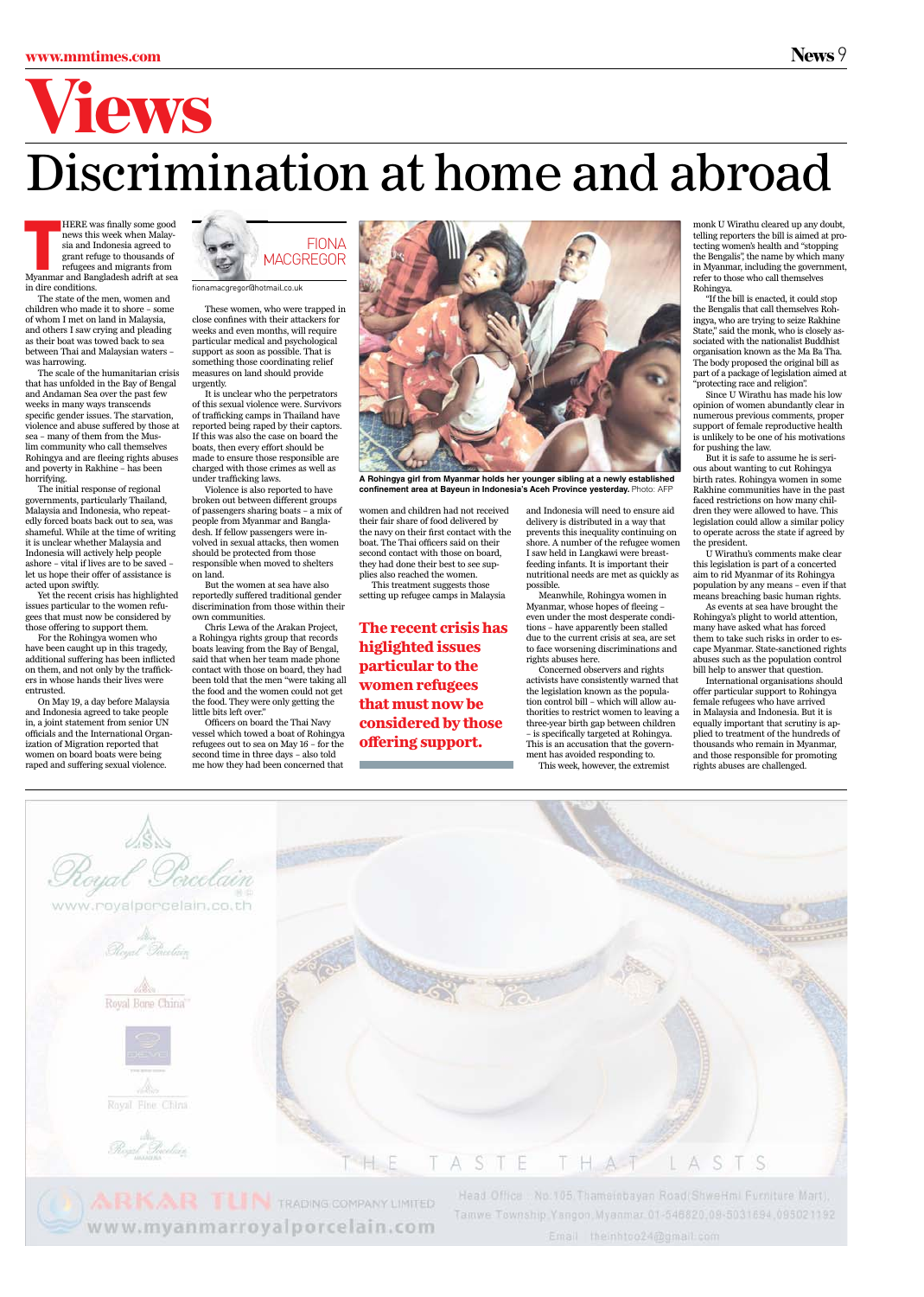### Monogamy law takes aim at Muslims, not expats

I F women around Yangon have found their expat boyfriends less than enthusiastic between the sheets over the past week, I fear it may be partly my fault.

My column last week on how the newly enacted protection of race and religion law on monogamy seriously impinges on various rights opens the door for political abuse appears to have given at least one of the city's foreign male residents the holy horrors.

Consider an email I received, entitled "Extramarital sex": "As a single man, living with two

other single men, the news of the recent laws pertaining to sex out of wedlock is quite terrifying, especially for a couple of friends dating local girls," writes the worried reader.

"Needless to mention, my need to fully understand this new law is more than a benign curiosity, it's absolutely crucial...! We all know the horror stories when laws work against you, ie poor Phil Blackwood.

"Would you please be kind enough to let me know exactly what this law means for foreigners sleeping with / dating local women? And how it is going to be enforced? Does it only govern local women or would it be illegal to sleep with a foreigner out of wedlock? And is the woman equally as punishable, both local and foreign?

"Any info you can shed would be really kind."

Now, far be it from me to judge

the kind of man who feels the need to use a solidus to distinguish between dating/sleeping with someone. After all, as his letter insists, the writer is asking on behalf of "a couple of friends".

The point I considered "absolutely crucial" to make last week is that the new monogamy law provides yet another weapon in the arsenal of those in power who, if it suits their personal or political ambitions, can use people's personal lives to bring them down through the courts.

My principal concern was for Myanmar's political activists, civil society campaigners and human rights defenders – too many of whom have already fallen victim to existing laws that clearly breach basic rights by giving authorities the power to punish people and interfere in their lives over who they spend time with,

where and when.

Nevertheless, while the somewhat overwrought language of my correspondent in relation to the impact of the new legislation on expats' casual sexual encounters may seem a little out of perspective in that wider context, his letter highlights just why the law concerned is so insidious.

If I have inadvertently promulgated the xenophobic agenda of U Wirathu and contributed to a climate of fear by pointing out the law's inherent rights, I feel I ought to revisit the issue.

Note: I am no more a legal expert than I am an Agony Aunt and take absolutely no responsibility if anyone follows my advice here and it all goes horribly wrong.

Indeed, that is one of the key concerns about not only the monogamy law, but also other legislation

included in the protection of race and religion bills, particularly the population control bill. It is extremely unclear exactly how they will be implemented and it is their vagueness that leaves them open to being interpreted in ways that could be used to suit various political agenda.

I would however suggest that the writer "as a single man living with two other single men" is fairly safe from falling victim to the new monogamy law, which principally affects those cohabiting with someone if one or both of the parties involved are considered legally married to someone else.

What is concerning, though, is that I thought I'd made the cohabitation and married contingents of the monogamy law clear in my original column.

If the writer's job title is indicative – he works in investment – he is

well-educated, probably with some understanding of legal systems. Like any expat, he also has a choice whether to live here, and has really just the one – albeit highly disturbing – case of an expat imprisoned on religious-political grounds: New Zealander Phil Blackwood, who is currently in jail for having used an image of the Buddha to promote a bar.

Yet he was panicked into misunderstanding the new legislation and appears genuinely frightened – "terrified" as he puts it – that he could end up in jail if he were to be in breach of the law. With a 10-year sentence at stake, it's not a minor matter.

Think then how genuinely terrifying the new law must be for people born and raised in this country – where hundreds of people have been

incarcerated and abused as political prisoners – and who fear they may be the target of religious or political vendettas.

There is no doubt that the monogamy law is aimed directly at Myanmar's Muslim communities, some members of which practise, as is accepted under their faith, polygamy. But as I pointed out last week, there are a variety of cohabitation arrangements to which it could be applied: including, potentially, married foreigners cohabiting with someone other than their spouse.

The person who wrote to me does not appear to fall under those categories, and it is unfortunate that a misunderstanding of my column caused him such personal concern. But I hope it will have encouraged him and other expats to raise the issue internationally, including with would-be investors, of newly emerg-

ing rights abuses in Myanmar, the increasingly institutionalised bullying of the Muslim population and the rising number of political prisoners.

One final word of caution to my correspondent: while I think it unlikely the monogamy law, with its emphasis on cohabitation, will be used against foreigners involved in sporadic overnight encounters, he might want to check out the 2012 Word or Village Tract Administration Law, before he engages in another sleepover.

That one, which requires any resident to inform local officials when visitors spend the night in their home – *has* been used against foreigners and locals. It has mainly targeted journalists or activists staying in what have been considered sensitive areas – but you never know when a "midnight inspection" might strike…

### Parties need to articulate policies to win votes

#### **STEVE CIMA**





fionamacgregor@hotmail.co.uk

THE November 8 election promises to be a landmark in Myanmar's political transition. While the waters recede from some of the worst flooding the country has seen in decades, political parties have been given 60 days to convince voters that they are worthy of their vote. With 92 political parties submitting candidate nominations for the election, it is shaping up to be the country's most competitive election in 25 years.

Political parties' campaigns will have a significant influence on voters' choices and this influence will ultimately determine which party commands a majority of seats in the next parliament. The campaigns will play a crucial role in affecting what voters know, whether they will vote and, if so, for whom they will cast their ballot. If political parties are to find a pathway to victory they will need to develop campaign strategies that will simultaneously inform voters about the importance of the election, educate about the electoral process, and deliver convincing, issue-based messages that will motivate and persuade those eligible to vote on November 8.

While elections are often important milestones and barometers of a country's democratic direction, campaigns provide the moments in political life when representatives and constituents interact most directly. Campaigns can galvanise interest in existing concerns or spark interest in new issues. Identifying and bundling interests in society remains one of the critical functions of political parties, no matter where in the world they are located.

Campaigns have the ability to encourage voters to learn more about and exercise choice on the important decisions before them. Combining the long-term interests of political and economic reform while also addressing the immediate bread-and-butter issues remains a challenge faced by many parties in transitional environments.

In Myanmar, this challenge is acute as parties seek to build a collective future. While voters are waiting to hear how each party will improve their daily lives, they also need clear, articulate party policies and platforms to enable them to make choices that will establish the pattern for the path of the country's political and economic future. These choices will provide a mandate to parties to transform their policies and platforms into legislative priorities and build coalitions to bring these priorities to fruition. Parties now have a great opportunity in front of them to chart the course for the next five years. This work begins in earnest as they make their case in the coming weeks.

**Steve Cima is director for Myanmar at the International Republican Institute, a non-profit, non-partisan organisation committed to advancing freedom and democracy.**



**The sun sets as a couple walk with a dog at the sea side of Sittwe, Rakhine State March 3, 2014.** Photo: EPA

scima@iri.org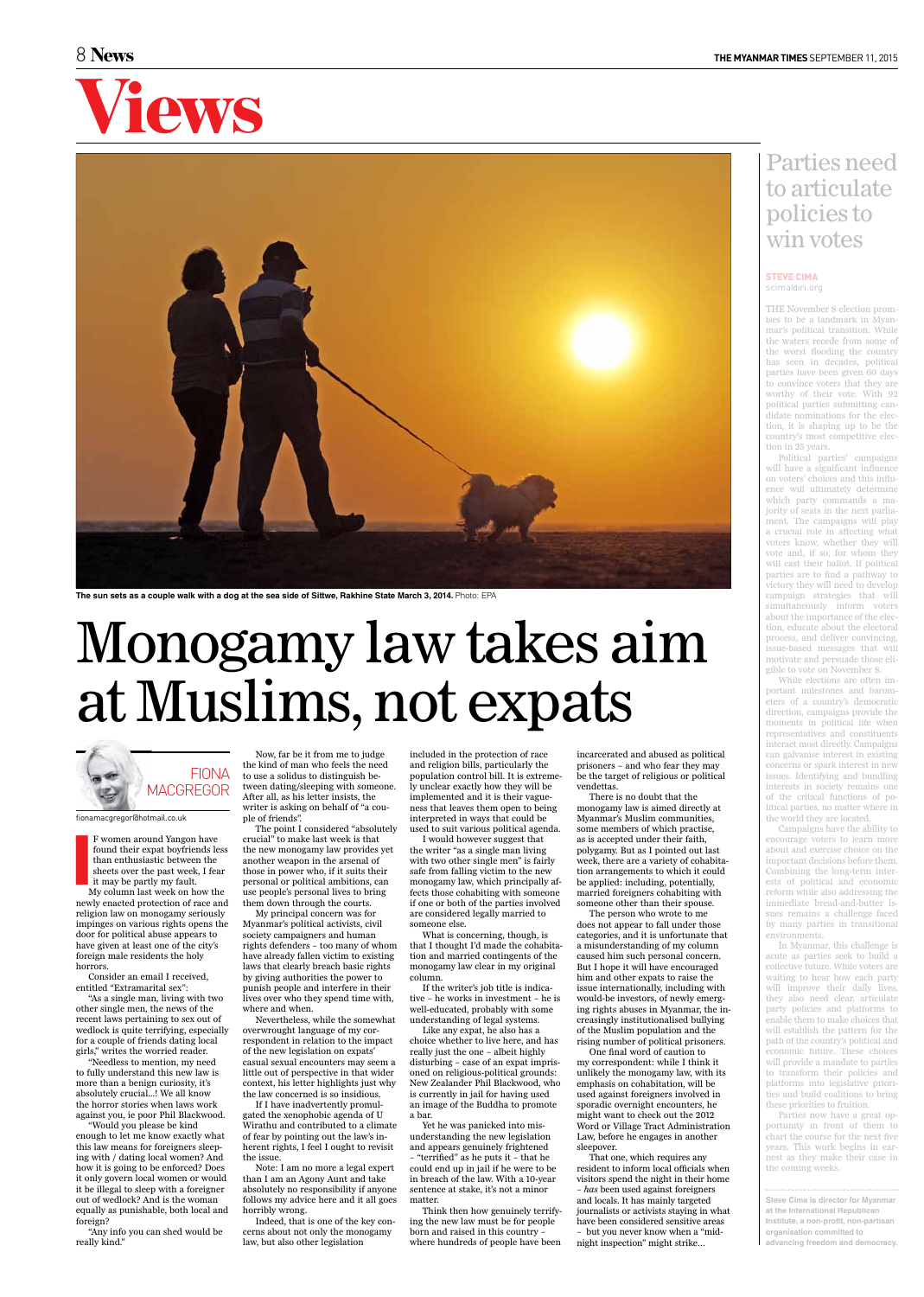### www.mmtimes.com News 9



### Military skirts issue of powerful women

HE Myanmar military is n renowned for its self-depreating wit. But the news the week that a young woman has been incarcerated ove an online joke involving the army's HE Myanmar military is not renowned for its self-deprecating wit. But the news this week that a young woman has been incarcerated over new uniform and Daw Aung San Suu Kyi's skirt suggests a degree of selfaggrandisement that would be funny were it not for the fact that someone

is currently behind bars. It is a clear sign of insecurity if you aren't able to laugh at yourself. But the overreaction to this case is not just a matter of dented military pride. It is also a matter of dented male pride. And it highlights a fundamental misogyny that underlies so many of the problems faced by women in Myanmar.

The joke in question was made about an image being circulated on Facebook which featured a photo of Daw Aung San Suu Kyi dressed in a traditional *htamein*. The picture is set next to photos of military Commander-in-Chief Senior General Min Aung Hlaing addressing men wearing the recently restyled Myanmar army uniforms. The images highlight the

similarity between the mint-green hue of the garments involved. The arrested woman, 25-year-old

Ma Chaw Sandi Htun, a National League for Democracy activist from Maubin township, shared the image and wrote the following observation, "If you love her so much, wrap pieces of her *htamein* around your head [as a bandana]."

For those unfamiliar with Myanmar traditions, there is a belief that women's lower parts, and the garments that cover them, have the power to neutralise men's *phon* – a Burmese word for a concept that roughly translates as a "masculine power".

It is considered particularly important that women's *phon*-zapping underwear and skirts are not put in places where men have to pass under them – creating all sorts of challenges, like where you hang your washing.

So, with that belief in force, the idea of the senior general or his men wearing pieces of his political nemesis' skirt around their heads is about as humiliating as could be imagined. The comment was very insulting.

Ma Chaw Sandi Htun is reported to have been charged under section 34(d), which prohibits defamation and spreading misinformation about organisations on the internet. This law, which appears to allow an extremely wide interpretation of what constitutes defamation, has been used on numerous occasions to suppress comments that those in power find offensive, and to imprison activists. It is reported she could be sentenced

to up to five years in prison. For a joke. The case highlights how political

activists continue to suffer "legal" harassment in Myanmar. If Ma Chaw Sandi Htun is convicted and jailed, it will make another mockery of President U Thein Sein's vow to free all political prisoners.

However, the case also highlights the insidious nature of a tradition which is used to reinforce the idea that women are dirty and inferior. If the joke had involved NLD vice chair U Tin Oo's longyi, it seems unlikely anyone would have got so upset.

It is not appropriate to ridicule another's cultural traditions, but when beliefs lead to discrimination it is fair to hold them up for scrutiny. Many Myanmar women have told me how offensive they find it that they are considered "dirty" because they menstruate, which is how the *htamein* taboo is often explained.

The inherent idea of female inferiority that accompanies this consistently undermines women who seek equality in the workplace and in wider society. However, the concept of *phon* and the power of women to rob men of it is fascinating. Looked at in a different way, the perceived ability of women to weaken men by a mere wave of

their skirts or underwear makes them extremely powerful indeed.

A friend from the delta region told me how her grandmother – an independent old lady who lived alone at her farm in the jungle much of the time – ties her *htamein* along the fence around her house at night, because she believes they can ward off marauding elephants.

That's a pretty impressive power to be able to bestow on a piece of cloth merely by having it in close quarters with your nether regions. No wonder the military is apparently so panicked by the idea of what Daw Suu's skirt might be able to do to them.

After the 2007 Saffron Revolution, campaigners embraced the idea of this kind of feminine power, and "panty protests" were launched which encouraged women around the world to send their underwear to Myanmar embassies in their countries as a protest against the regime.

Interestingly, the distaste which *htamein* can engender among Myanmar men did not stop senior figures, including then-senior-general Than Shwe, donning the garments for a public appearance in 2011 – an event believed to have been prompted by the advice of a fortune-teller who suggested it would prevent Daw Suu coming to power. Presumably, however, the *htamein* in question were brand new and therefore unsullied by female parts.

Perhaps after November 8 we will finally be able to see whether the powers of those particular *htamein* worked.

But whether the *phon-*robbing power of other *htamein* is a genuine phenomenon, Ma Chaw Sandi Htun's case proves just how much power women have to upset and scare men in authority. It is reported that following a complaint from the military, around 20 police were sent to arrest Ma Chaw Sandi Htun at a meditation centre she was visiting with her mother. That's a lot of men to bring in one young woman.

Perhaps women's skirts cannot really zap men of their strength and powers, but it appears their words and jokes can.



#### **MMK**  $(0)$  $(11010)$  $\mathbb{I}(\mathbb{I})$ Only Selected Car Model

New Leather Seat (Except Flesta)

#### CAPITAL AUTOMOTIVE LIMITED



**FIESTA** 



f.macgregor@mmtimes.com

**The perceived power of women to weaken men by a mere wave of their skirts or underwear makes them extremely powerful indeed.**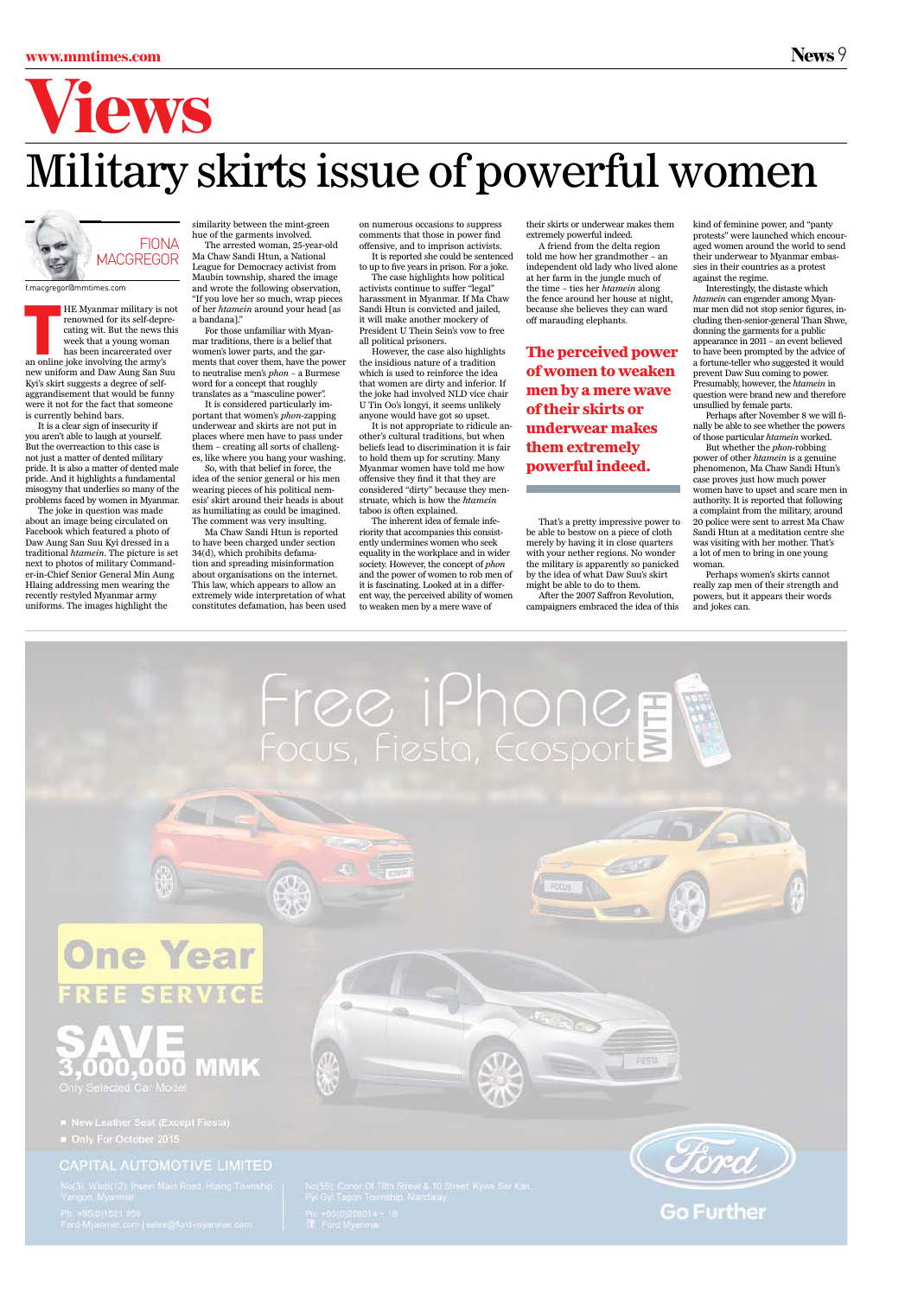# Views

### That which shall not be mentioned

I T was good news and bad for female body parts this week. The bad news was that I discovered vaginas don't exist in Myanmar. At least, none to speak of.

This has left me more than a little confused regarding the nature of reproduction and childbirth here. I presume there are a lot of busy storks.

More worryingly, I presume there are a lot of very confused women in Myanmar who are pretty sure they have something that is considerably more complex and wonderful than, say, the featureless "front bottom" one might expect to find on a Barbie doll.

The startling revelation of the apparent lack of a key reproductive part followed a most unexpected outcry provoked by a small article in this paper about snacks with unusual names.

While not offensive when used to describe the snack, the name for one of the delicacies featured – which translates as "lid" or "cover" – is also a homophone for a crude term for a woman's genitalia. This paper, in a bid to conform to family values, translated the joke using the word "vagina", which is a polite and medically accepted term in the English language.

Unfortunately, as has now emerged, there is simply not a polite term in Myanmar language to precisely describe the part in question. To emphasise the point, the Myanmar reporter whose byline appeared on the article and the English-speaking section editor were subjected to a barrage of critical emails.

Linguistically at least, vaginas do not exist in the Myanmar language, and – according to their critics – the young women involved had overstepped the mark by suggesting they do.

Clearly this kind of response, which gives the message that vaginas are somehow considered so dirty and shameful they should never be named directly, is damaging to efforts to promote equality and women's rights, and prevent gender subjugation. The lack of specific, neutral terminology also raises concerns in relation to issues such as the poor state of reproductive and maternal health, and how to address sexual violence. These are major problems, and ones which Myanmar is worse at dealing with than many countries.

Whether it was appropriate for an upstanding organ like *The Myanmar Times* to indulge in such schoolboy (or schoolgirl) humour is a matter of debate. Personally I found it quite entertaining, as did a large number of Myanmar people and foreigners who commented on social media, but I can understand that some people considered it to be in poor taste.

However, the degree of anger and insults expressed by others who responded was remarkable. Those involved were told their reputation as women had been "ruined forever" by being

publicly associated with such a word. Pretty unpleasant stuff.

But when people get so upset it is always worth trying to understand why. So I spoke to professionals working in reproductive health and women's rights, as well as an expert in the Myanmar language, to try and find out more.

Everybody I spoke to confirmed there is not a polite or formal word in Myanmar that directly refers to the vagina. This is not the case, I understand, for a number of ethnic languages in Myanmar, which do have specific words and fewer if any taboos in using them. It is important to remember when considering such issues in ethnically diverse Myanmar that in attempting to work around the sensitivities of one culture you might be ignoring those of another.

In terms so prosaic they may douse forever any passionate thoughts one might have regarding the anatomical feature concerned, the Oxford Dictionary of English defines vagina as "the muscular tube leading from the external genitals to the cervix of the uterus in women and most female mammals".

But the closest one gets in Myanmar's official language is a phrase that translates as "woman's body".

One can see where things might go wrong on a visit to the doctor.

When the term "woman's body" is used, the context ensures it is generally understood which body part is being referred to.

But professionals working in health and development describe how difficult it is to openly address women's concerns because they simply don't have the vocabulary to describe what it is they need or want to discuss.

Such linguistic reticence can hardly help Myanmar's woeful maternal health record. According to the United Nations Population Fund, around 18 women die every week from birth-related complications. Far more investment is needed in maternal healthcare, but perhaps if more women felt able to discuss their bodies without fear of being judged it would also help reduce that tragic statistic.

So what can be done about it? Is it possible to find a more precise and "polite" word with the neutrality of "vagina" – a word which, rather sweetly, shares its Latin root with the word "vanilla". Another snack-related coincidence!

It might prove tricky.

Linguistic experts inform me there is in fact an "etymologically basic word" in Myanmar for the vagina, but it is the equivalent of the four-letter English word beginning with "c" that dates back to at least the 13<sup>th</sup> century. This Myanmar word does not even appear in dictionaries.

This omission is apparently as frustrating to linguists as it is to those concerned with women's rights.

There are also some more technical terms which equate to "inner female genitalia", "birth canal" and "women's reproductive organs". However, from what I've been told these are usually only used in "legal settings" and don't quite have the same precision as vagina. My linguist friend tells me some

dictionaries do include the Sanskrit/ Pali word *yoni* or *yawni*, and has been

that used in a neutral way on health and beauty pages in Myanmar-language publications (as it is also used in English). However, technically *yoni* refers to the vulva or external genitalia, whereas the vagina is the internal passage.

The difference is frequently not understood by English speakers, which goes to prove Myanmar is not the only country where people are not as familiar with accurate terminology for the female body as they might be.

But the crucial issue that needs to be tackled in Myanmar is the attitude that vaginas are so shameful they must remain nameless.

Those with influence must recognise that denying the existence of something does not make it go away.

Some health and rights workers in Myanmar have adopted the English word "vagina" for discussions.

But as the furore over the snack debacle proved, for many in Myanmar it is extremely difficult to accept there could be any polite word for that body part, because to them it is inherently disgraceful.

This is incredibly sad. It is detrimental to women and to society as a whole if women are forced to deny, ignore or feel ashamed of any part of their bodies – particularly one that plays such a vital role in the creation of future generations – to the extent they are not allowed a name for it.

This is a debate that needs to be had in public, however uncomfortable that might make some people feel. Any Myanmar people who are interested in promoting women's health and equality and finding a solution to the issue should be supported and encouraged to look at this issue and how it can be addressed. They should not face criticism for doing so. And it is important the media serves as a platform for that debate, even if it upsets some readers. **\*\*\***

Before I sign off, the good news: I received a fascinating response to my previous column regarding the mystical powers of clothing that has been in contact with women's nether regions to destroy masculine powers, and why it is generally considered taboo. I have been told this is not the case when the garments belong to a man's mother.

According to my correspondent, Myanmar soldiers normally keep a small cutting of their mother's *htamein* (longyi) inside their army hat or tied with their shirt before going to the front lines to protect them from danger.

So while Myanmar military chiefs may have been so upset by a Facebook comment comparing their uniforms to Daw Aung San Suu Kyi's *htamein* that they had a person arrested, as my correspondent pointed out, "It is most likely all these big generals had worn a piece of *htamein* of their mothers when they were sent to the battlefields."

Powerful stuff indeed.



WARNING: This column contains references to female body parts. If you feel you are likely to be offended by that, please stop reading now – though I would encourage you to carry on with an open mind and see what you think



fionamacgregor@hotmail.co.uk